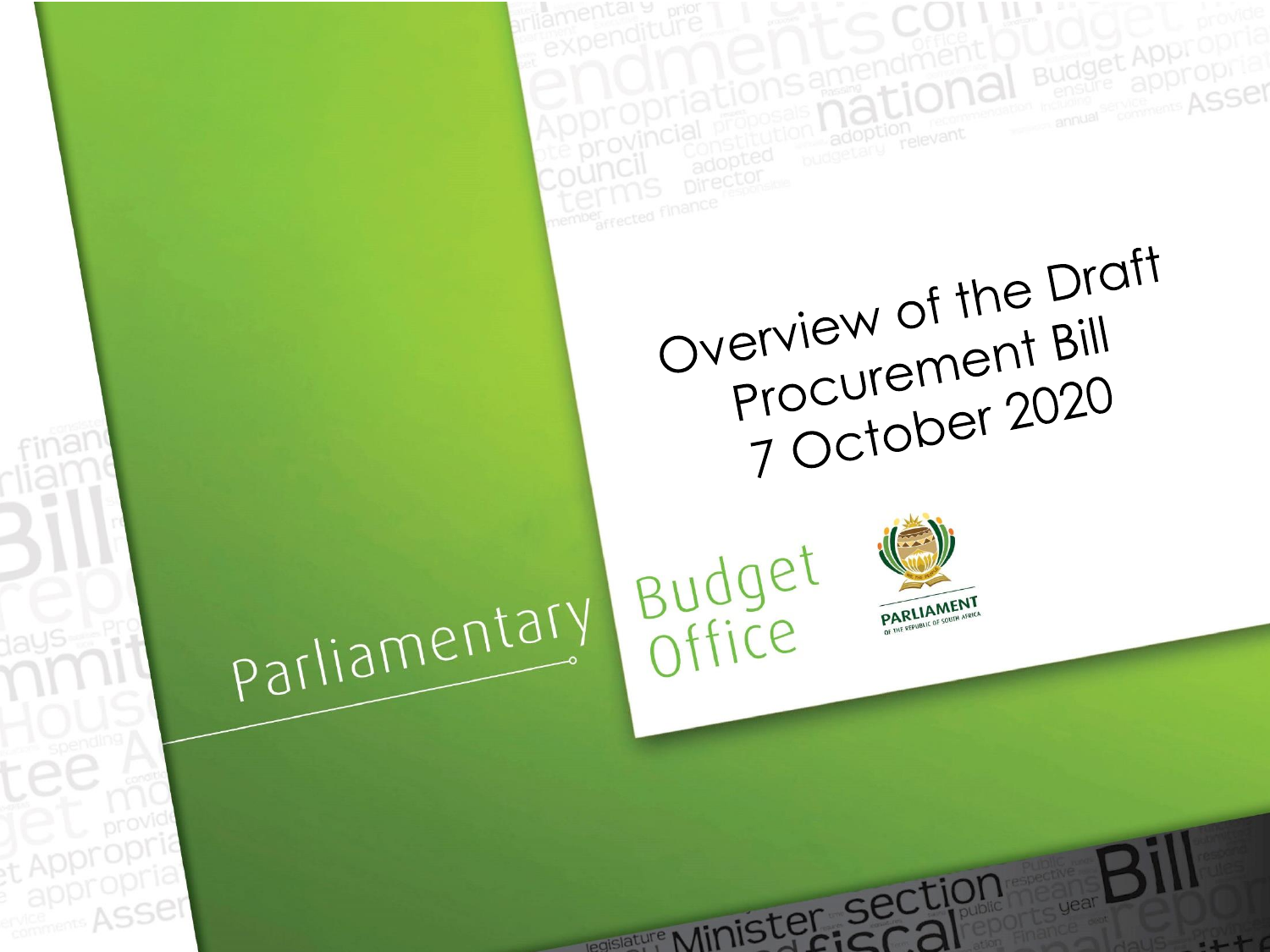# **Outline**

- **Introduction**
- Background: Preferential procurement
- Procurement developments in South Africa
- Procurement trends in other countries
- The draft Public Procurement Bill
- Limitations and Concerns
- Annexures to the brief
- In Summary
- Comments from interest groups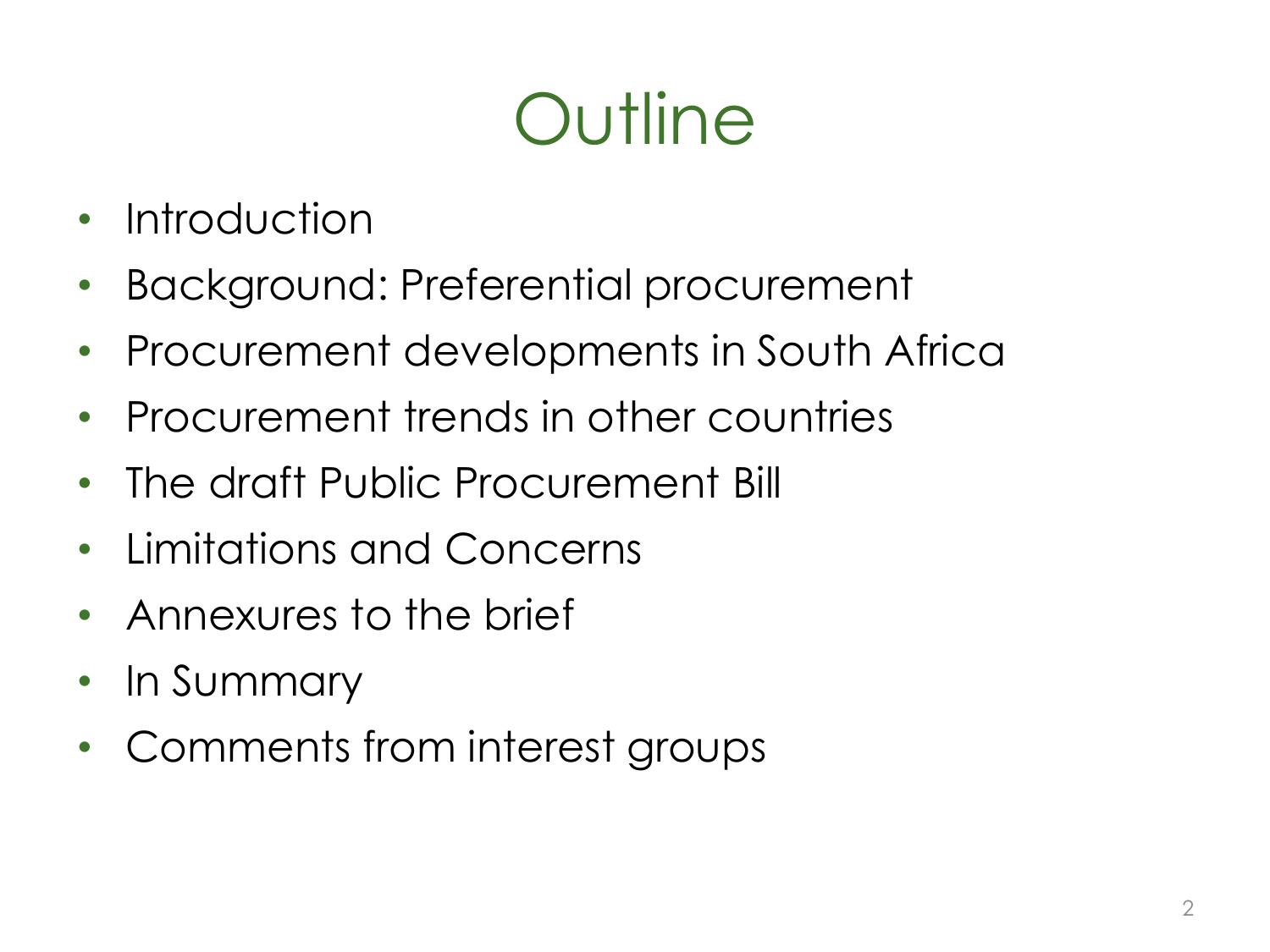# Introduction

- The PBO supports the Finance and Appropriations Committees with the implementation of the Money Bills and Related Matters Act 2009.
- The purpose of this presentation is to provide Members with information regarding the Draft Public Procurements Bill (Section 76 bill), that has been developed to consolidate the numerous laws and supply chain instructions that inform public procurement and to better 'regulate' the public procurement process.
- The draft bill can be seen as government's response:
	- to procurement irregularities and the associated high economic and social costs that have resulted from it
	- to address public procurement regulatory framework failures
	- to poor compliance that impact service delivery in all three spheres of government
	- to create strong oversight mechanisms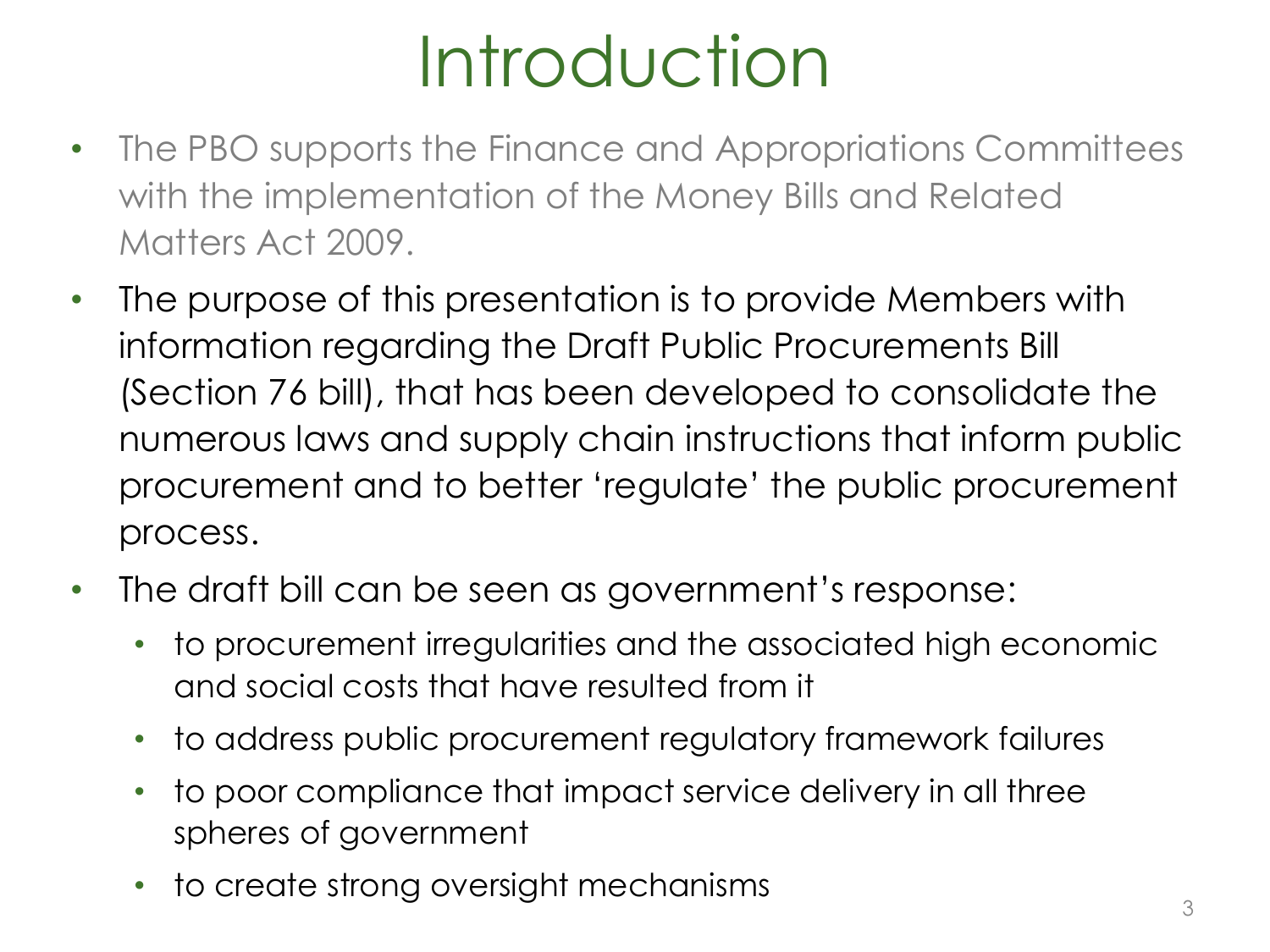# Background: Preferential procurement

- Governments may use preferential procurement policies in response to economic and social needs of a country to:
	- Advance economic opportunities for previously disadvantaged persons and groups
	- Promote specific economic objectives, including:
		- Expanding the local productive base of the economy
		- Supporting innovation and investment in the economy
		- Improving the efficiency and competition of the economy
		- Promote local technology and its commercialisation
		- Promote employment creation
		- Support enterprises based in specific areas
		- Promote the development of small, medium and micro enterprises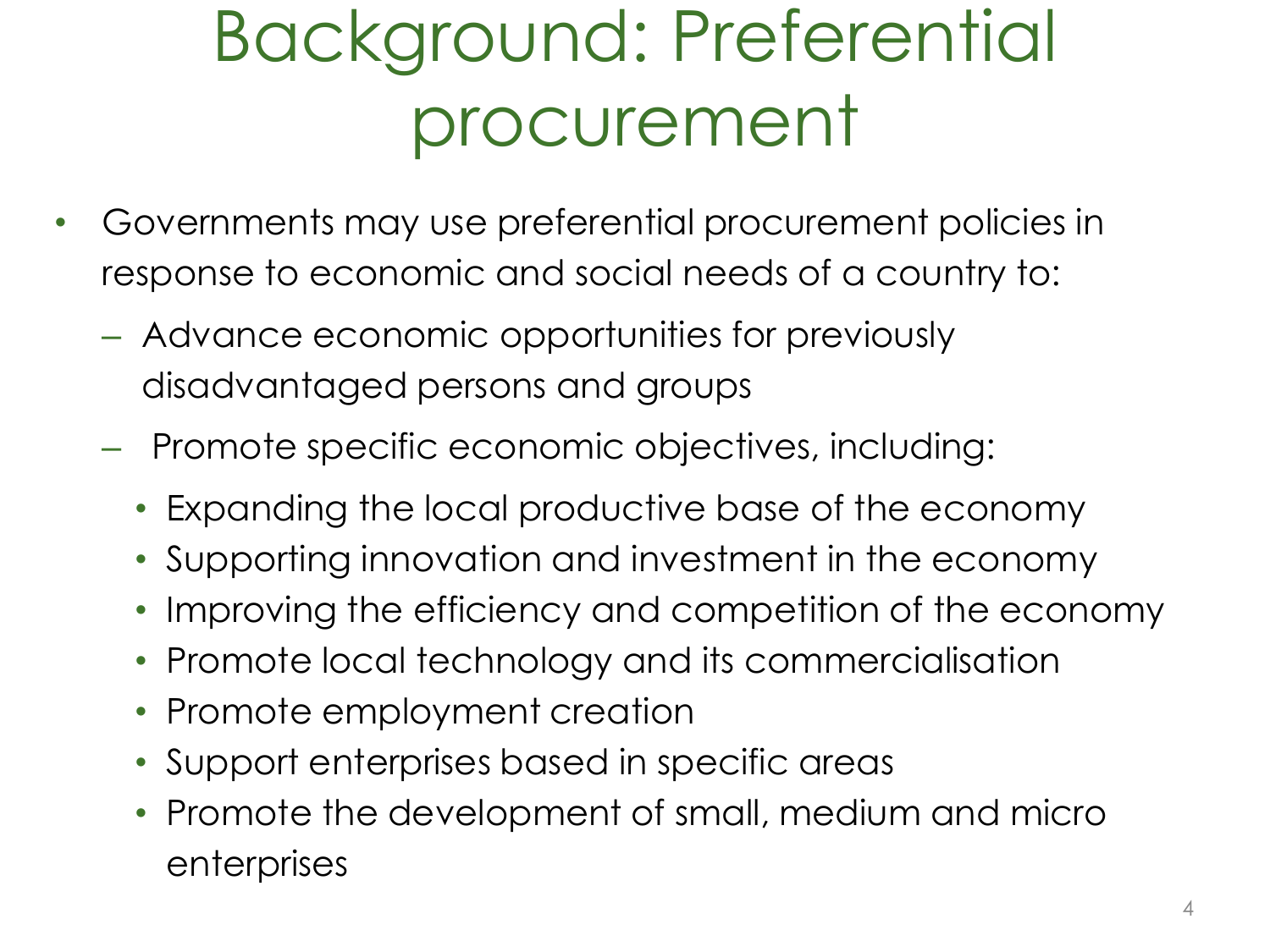# Procurement developments in SA

*The Constitution on Procurement: S-217. (1) requires that an organ of state in the national, provincial or local sphere of government, or any other institution identified in national legislation, contracts for goods or services, it must do so in accordance with a system which is fair, equitable, transparent, competitive and cost-effective.*

- Several procurement reforms were introduced by the National Treasury to ensure value for money, including the introduction of:
	- A Regulatory Framework for Supply Chain Management
	- Broad-Based Black Economic Empowerment (B-BBEE)
	- Verification Agencies
	- A Centralised Supplier Database
	- An Electronic Tax Clearance System
	- Minimum thresholds for local content production
	- Contract Centralisation of Certain Government Services
	- The Establishment of the Office of the Chief Procurement Officer (CPO)
	- Several amendments to the Preferential Procurement Policy Framework Act, No 5 of 2000 (PPPFA)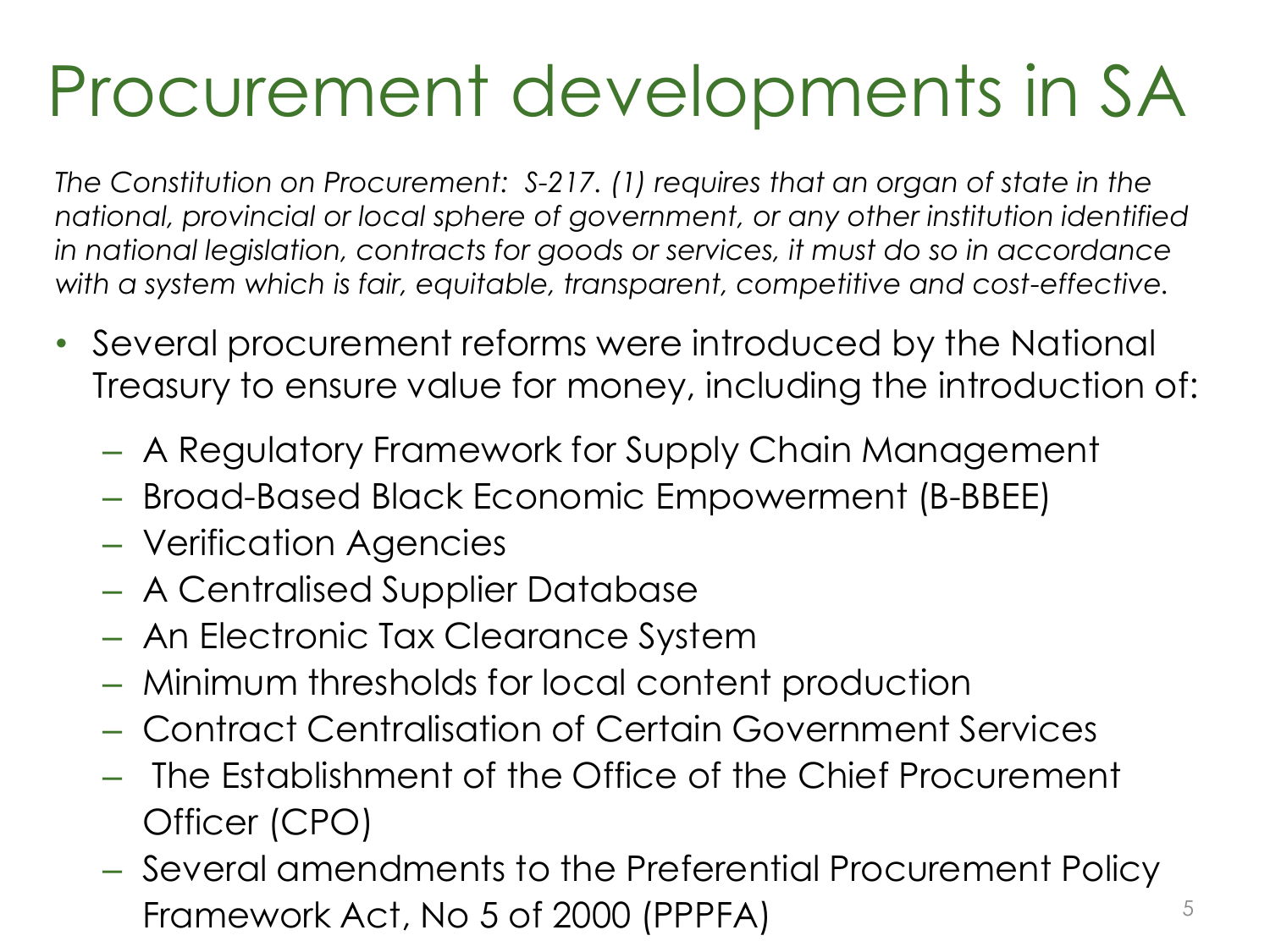### Procurement developments in SA

- The current public procurement process involves the following steps:
	- Advertisement of a tender: an invitation to submit an offer
	- Submission of a tender: an offer by the tenderer in accordance with the advertisement to tender and all relevant legislation and regulations
	- Awarding of a tender: an acceptance of the offer in accordance with the original advertisement to tender
- The whole process must comply with relevant legislation and the regulations thereto
- Generally over the years, compliance with SCM processes was weak and about 40 per cent of public sector entities fully complied with SCM processes and failed to comply with local content requirement in procurement (AGSA).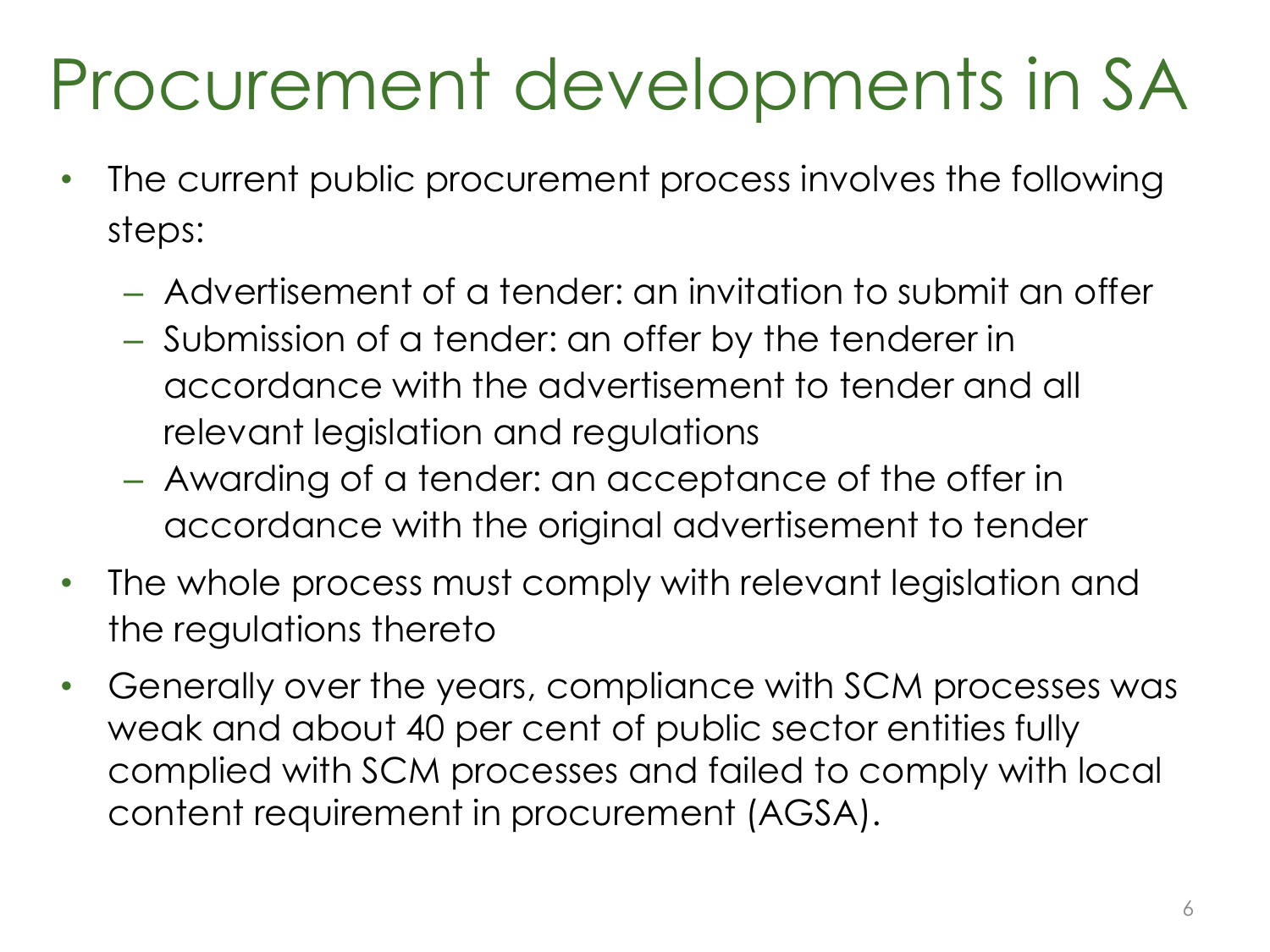# Further reforms are required

- Currently, there are 36 different government SCM systems, which are generally poorly integrated and non-automated.
- Public procurement has been a key vehicle for corruption and misallocation of state resources, wasting billions of rands and leaving many SOEs, entities and government's financially stressed and unsustainable.
- Internal controls are not consistently applied, which contribute to the high levels of non-compliance, as per AGSA reports.
- The current multifaceted requirements make it difficult for political representatives and officials to fully comply.
- Little action is being taken to ensure compliance with the legislation that prohibits employees of departments from doing business with the state.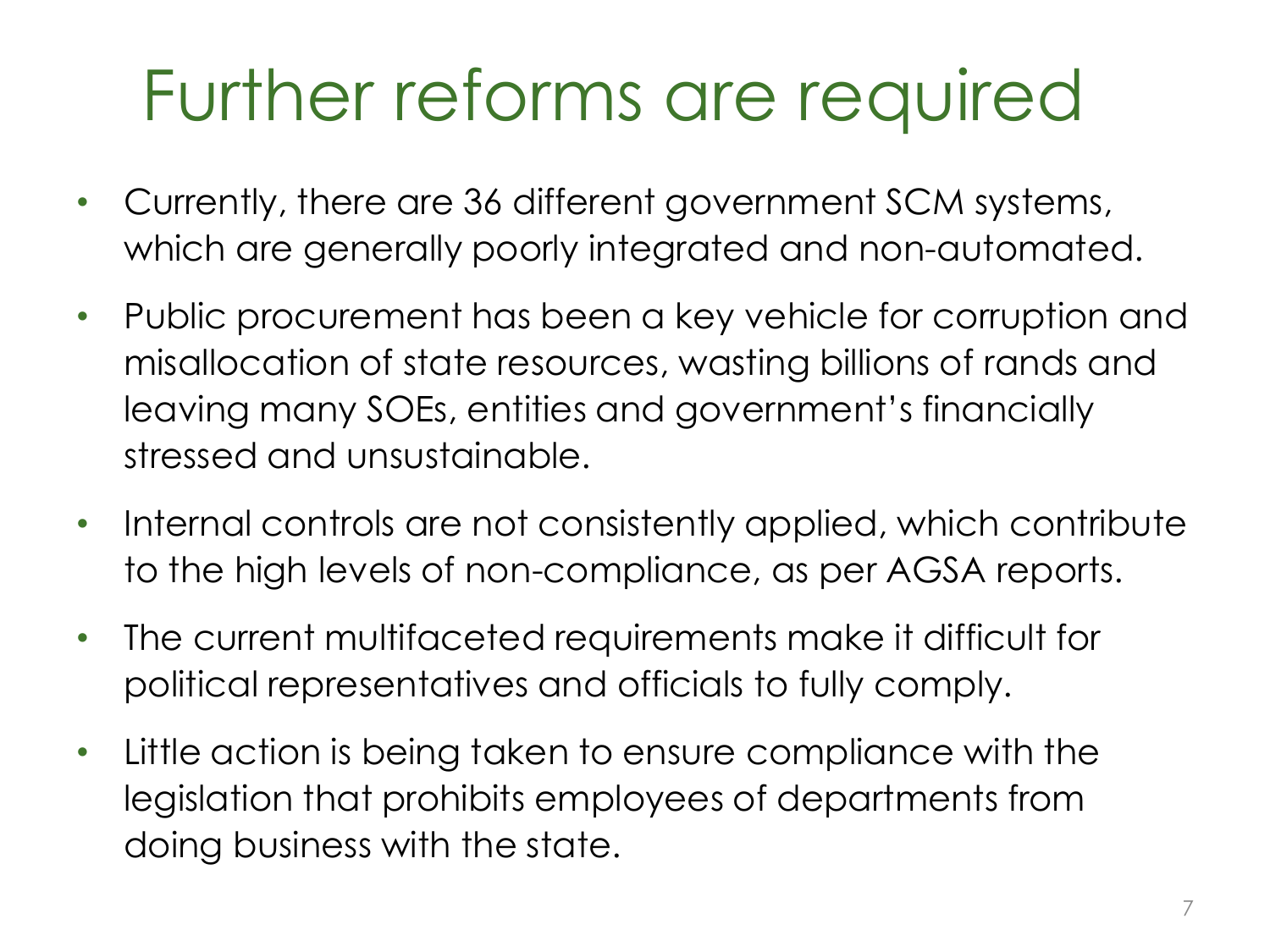## Procurement trends in other countries

#### • **Transparency for effectiveness**

- Simplified and accelerated procurement procedures e.g. in Switzerland
- Enhanced transparency of the award of framework agreements e.g. in Chile
- Launched a smart phone bidding service e.g. in Korea

#### • **Timely resolution for complaints**

- Introduction of a standstill period e.g. in Turkey
- Allowing the possibility of lodging a claim before and after the signing of a contract. For instance, in France.
- Introducing alternative dispute resolution mechanisms. For example, Canada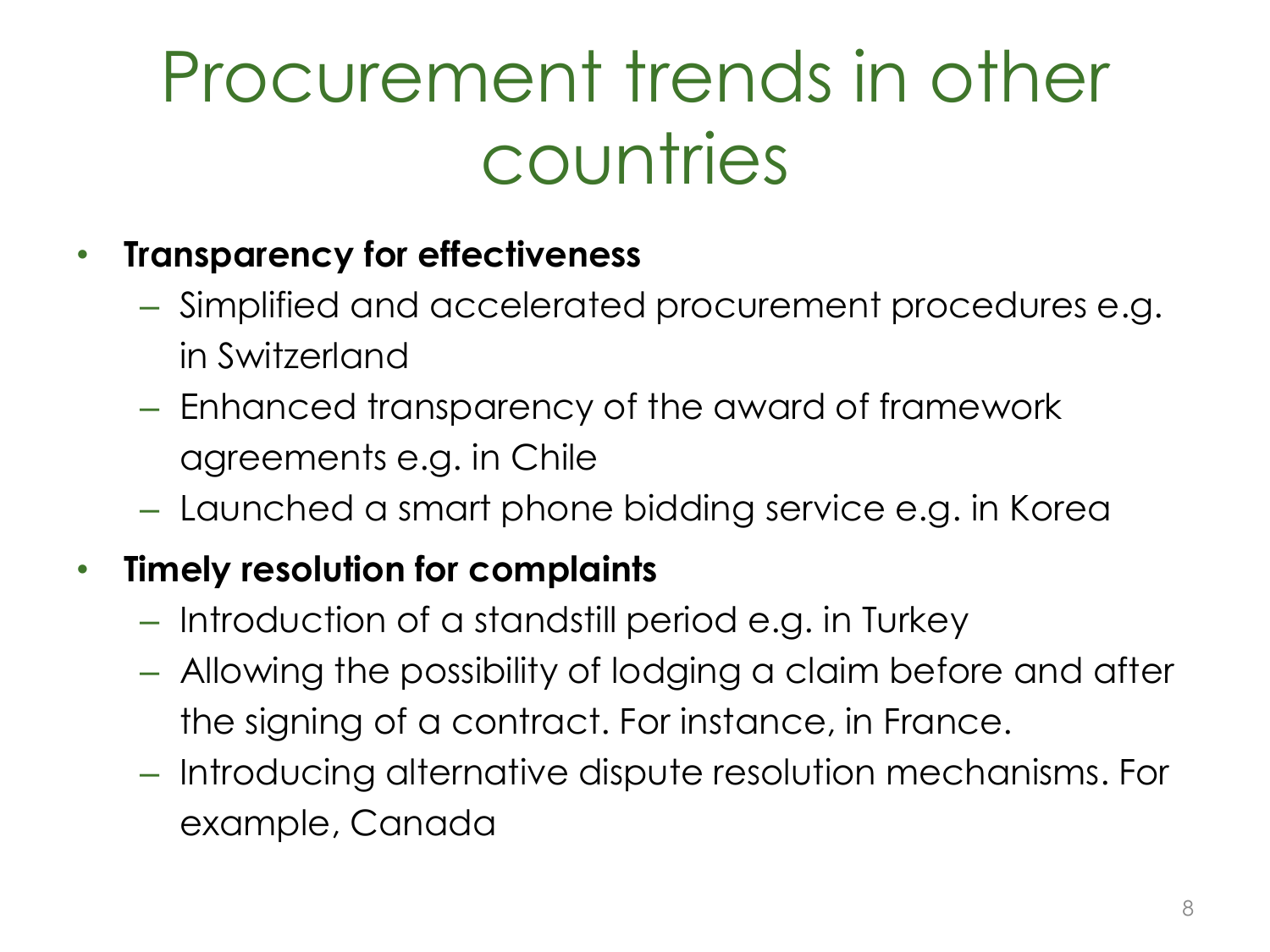## Procurement trends in other countries

- **Protection of potential bidders from unfair competition**
	- Introducing a "standstill period"
	- More stringent rules against illegal direct awards of public contracts
- **Rationalisation, restructuring and consolidation of procurement**
	- Increased use of framework agreements for instance, in New Zealand
	- Restructuring of public procurement organisations- e.g. in United Kingdom
	- Use of shared services as well as purchasing alliances to achieve economies of scale – e.g. in the United States.
	- Investment in strengthening the capabilities of procurement officials for example, in Belgium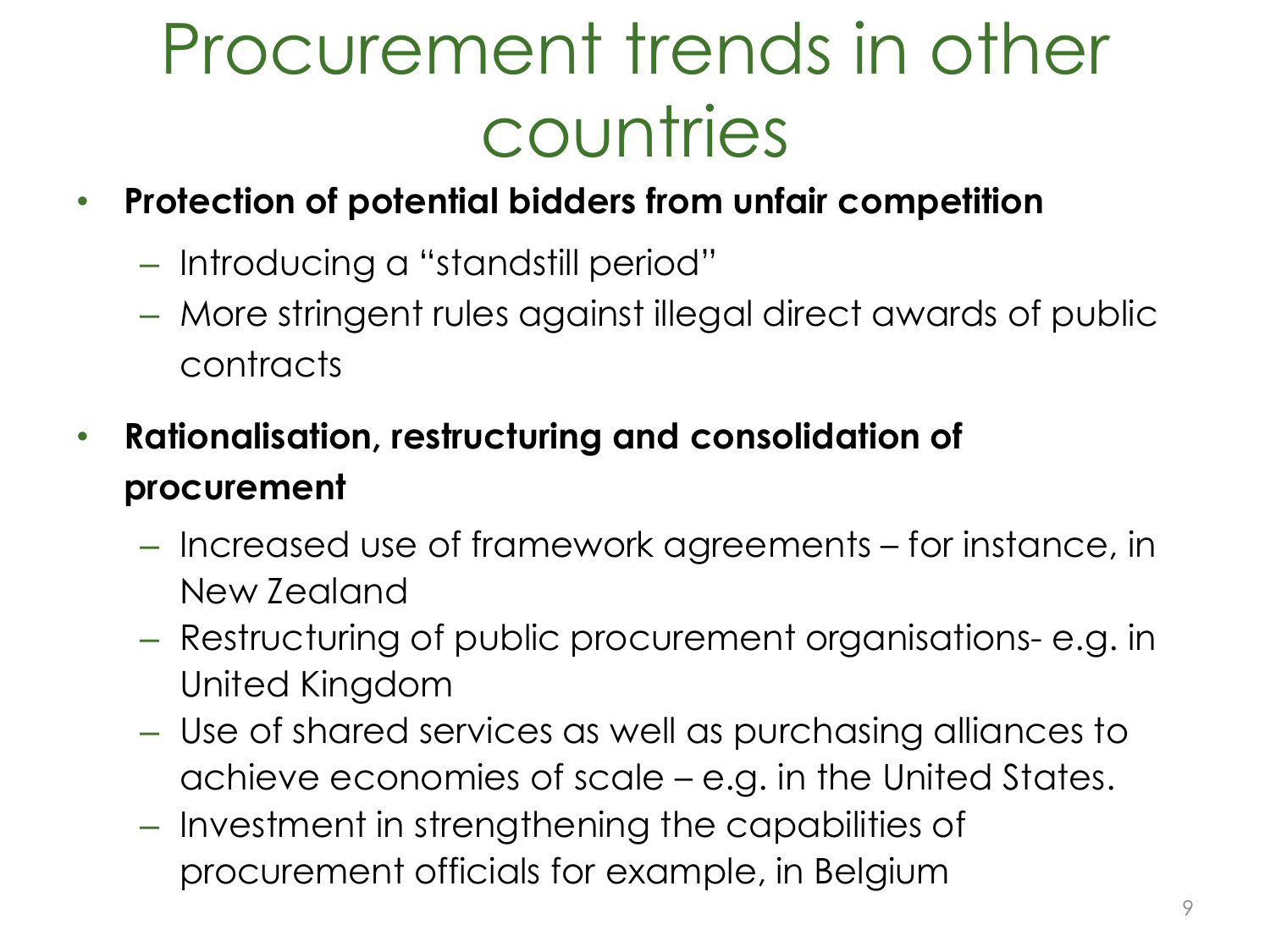# The draft Public Procurement Bill

- The Bill repeals the Preferential Procurement Policy Framework Act (2000)/Preferential Procurement Regulations of 2017, related procurement law as well as the preferential point system.
- The purpose of the draft bill is to introduce a single regulatory framework for local, provincial and national governments and state-owned enterprises.
- The draft bill proposes the creation of institutions necessary to ensure the integrity of the procurement system and to address potential violations.
	- The establishment of a *Public Procurement Regulator* to address any material breach by an institution, reconsider decisions by institutions
	- The establishment of *Public Procurement Tribunal* to review the decisions made by the Regulator and provincial treasuries  $\overline{\phantom{a}}_{10}$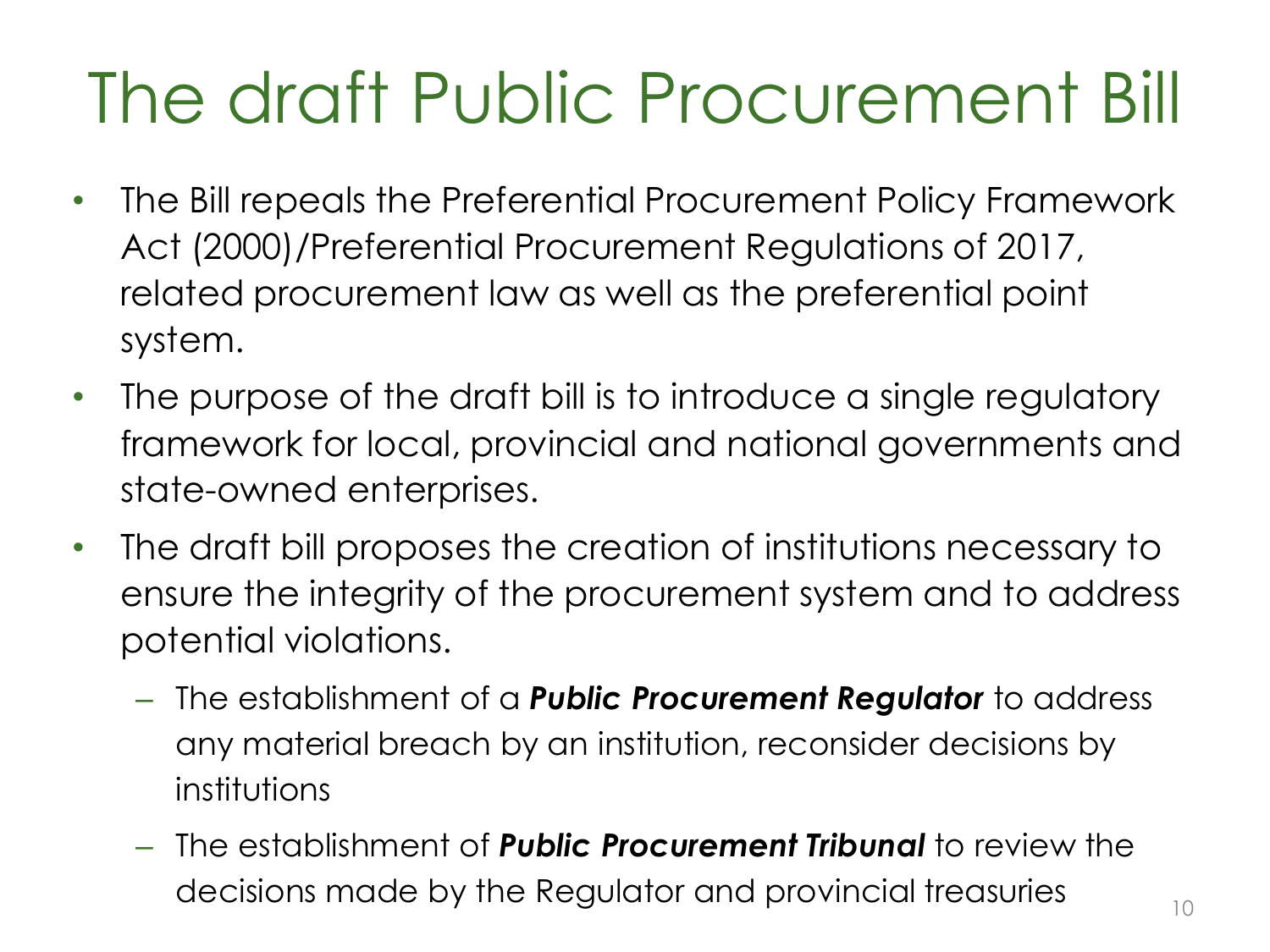# The draft Public Procurement Bill

- Changes in the institutional framework will also elevate the role of the Office of the Chief Procurement Officer from a departmental functionary to an independent regulator.
- In terms of the preferential procurement regulation of 2017, the bill is silent on the system as tenders are currently awarded based on the preferential system that is adjusted depending on the value of the tender.
- The scope for cancelling tenders has been broadened to include factors such as evidence of corrupt and anticompetitive behavior.
- The draft bill requires that all public-private partnership (PPP) concepts and agreements must be approved by the relevant treasury.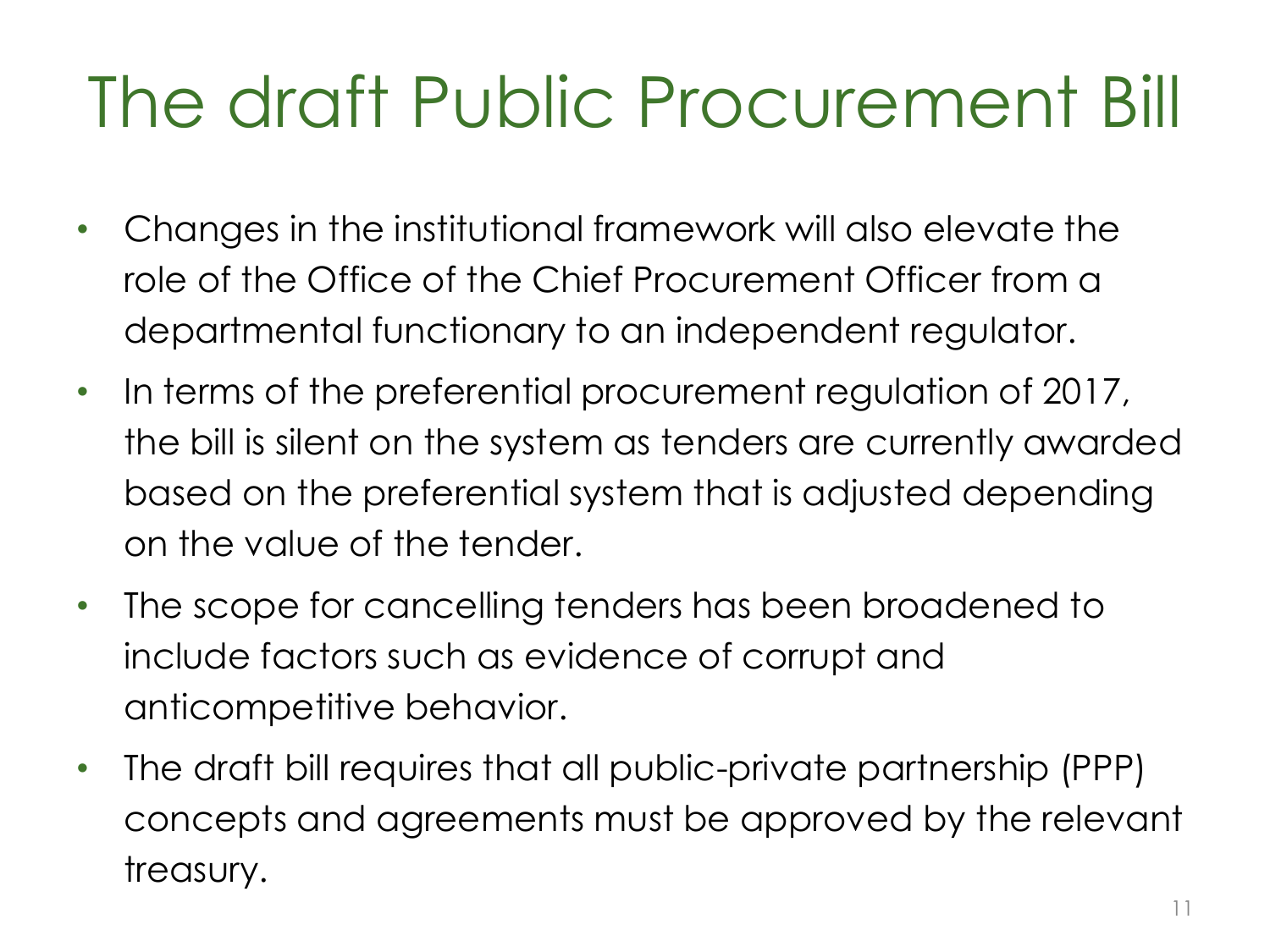# Limitations and Concerns

The Public Procurement bill exhibits several limitations, preventing the necessary realisation of the principles of fairness, equitability, transparency, competitiveness and cost-effectiveness as envisaged in section 217(3) of the Constitution.

#### **Lack of transparency will retard aims of the bill**

The bill:

- Requires confidentiality of bidder's information
- Makes transparency discretionary to the regulator's judgement
	- Whilst certain bid information is sensitive (e.g. blue prints, supplier specific technology), such a general inclusion favours secrecy and corruption.
	- Non-sensitive bid information (i.e. company name, directors, shareholders, bid price) should be publically available at all stages of the bid process.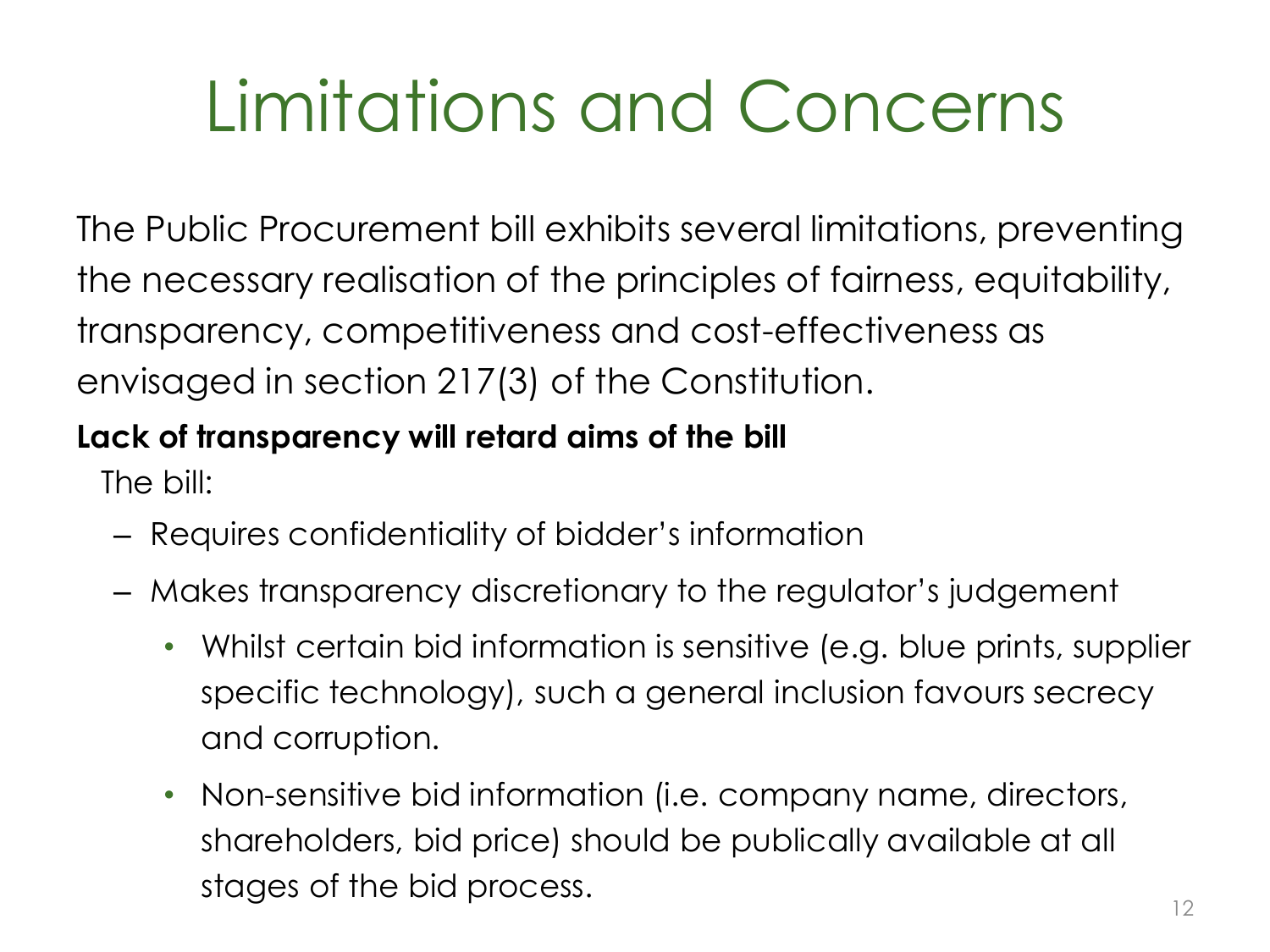## Limitations and Concerns

**Persons barred from doing business with the state by the bill, requires public disclosure of tender particulars to have intended effects**

- The bill importantly automatically excludes certain individuals and entities from the procurement process (CH3 (4))
- To be effective, its requires honest declaration on the part of potential bidders, and knowledge on the part of bid evaluation and bid adjudication committees
- For meaningful effect with the intents of this provision of the bill a transparent, complete and publically available record of bidding companies, their directors and shareholders, parent/holding companies and their respective directors and shareholders is required
- This could be strengthened by a publically available, comprehensive and consistently updated list of persons and entities debarred from doing business with the state  $13$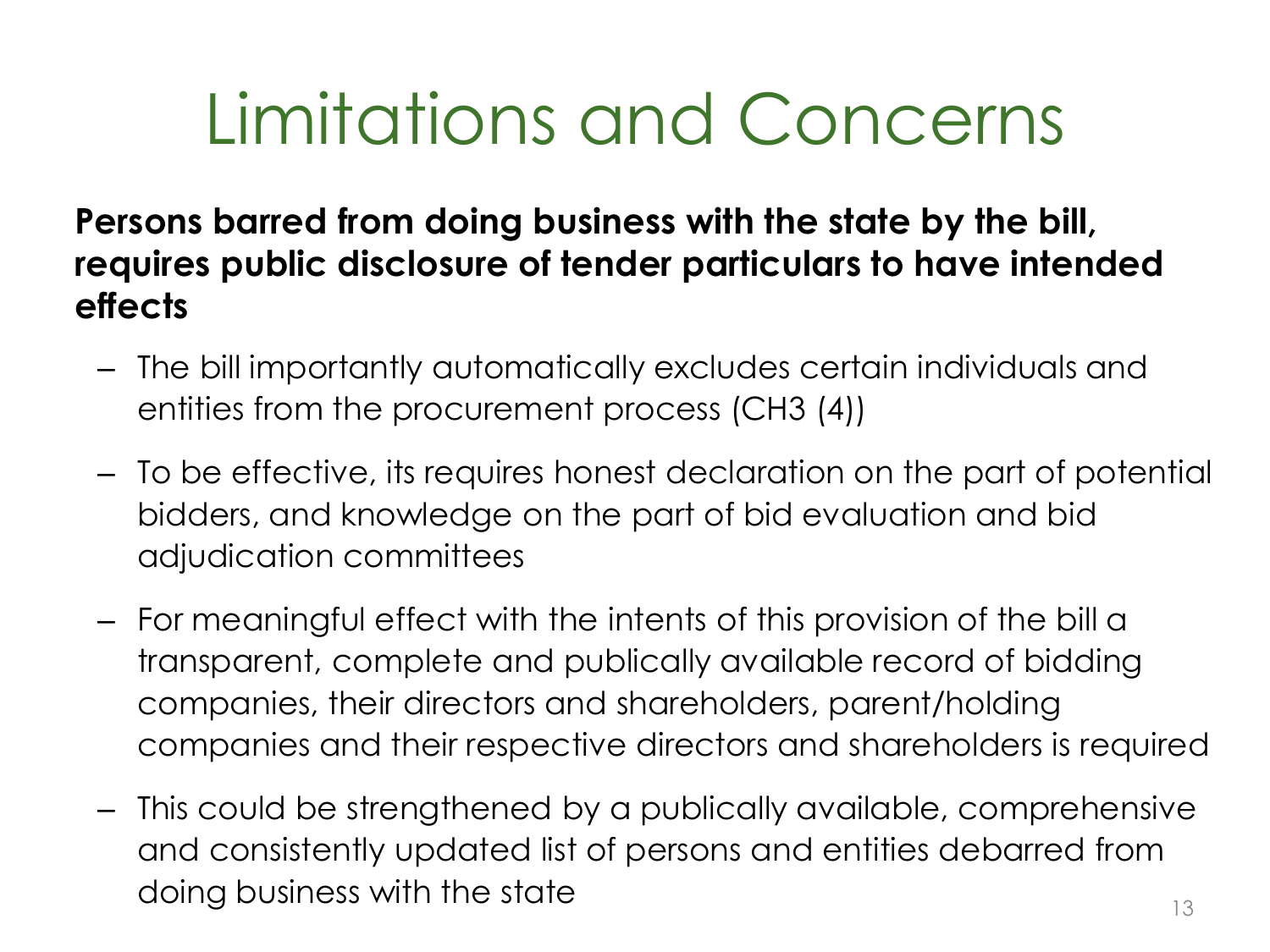## Limitations and Concerns

#### **Failure to ensure high-fidelity procurement systems**

- The bill's allowance for manual systems of procurement (sec 36) is concerning given that manual systems are easily manipulated for corrupt ends, and can be destroyed or doctored to evade detection and investigation.
- Given the ubiquity, low cost and integrity of electronic system, e procurement should be mandatory.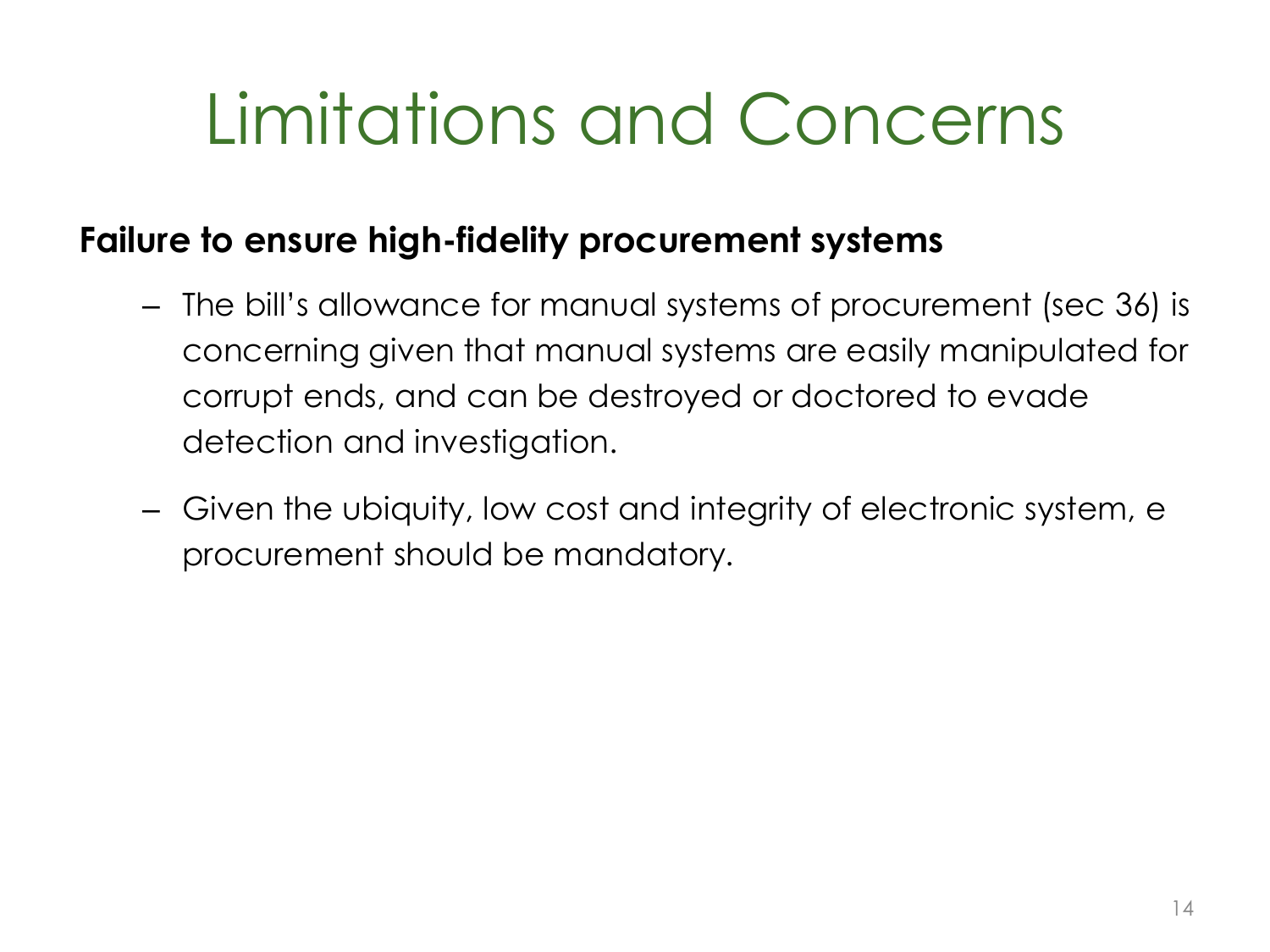#### Annexures to the Brief

- Annexure A: Provides a detailed comparison of some of the main elements of the Preferential Procurement Regulations, 2017, and how they are amended in the Draft Bill.
- Annexure B includes a summary of *How to Do Business with Government* and *Supply Chain Management in the Public Sector including the broad objectives of Supply Chain Management in the Public Sector.* (Source: Western Cape Government.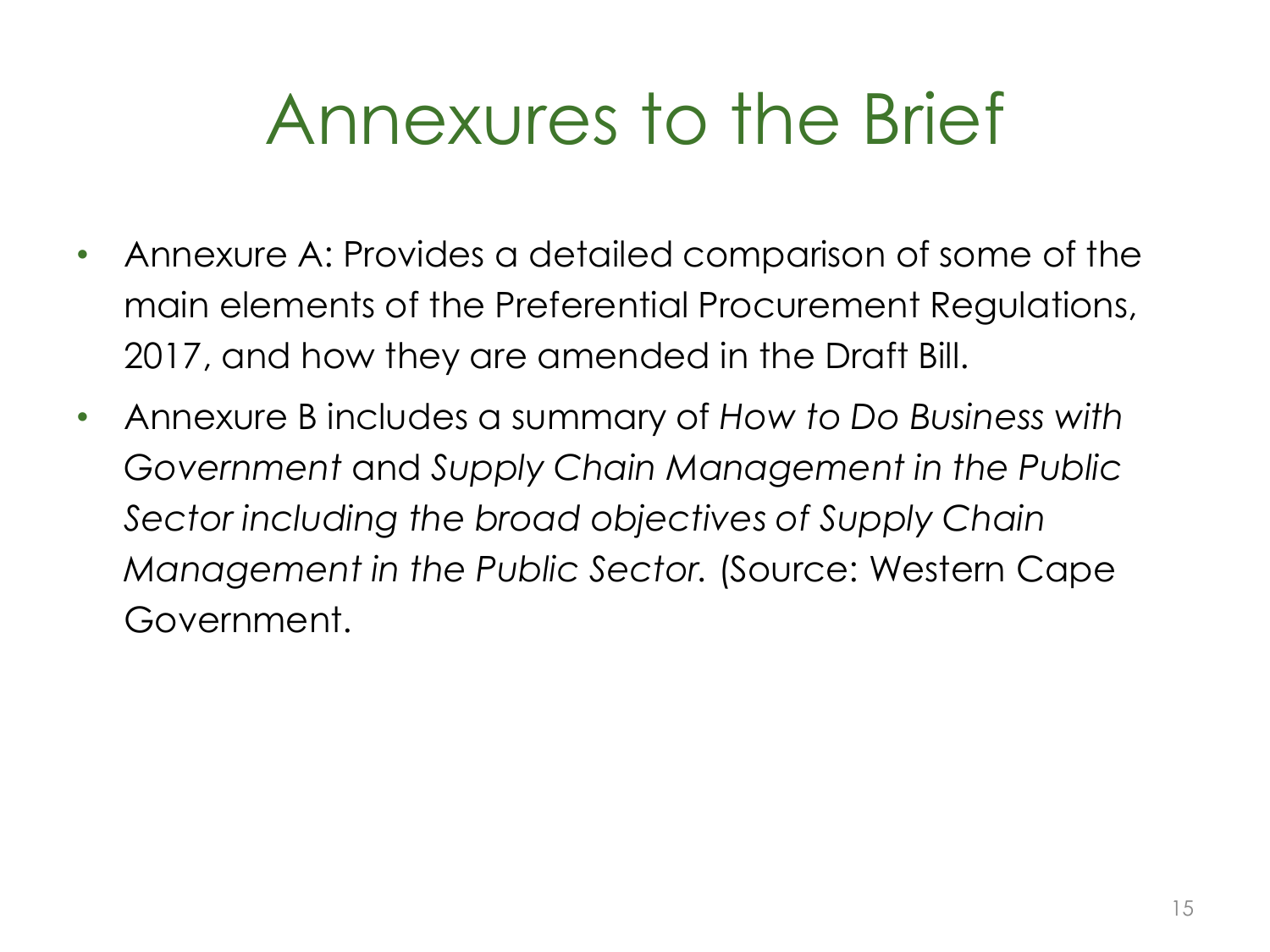#### In summary

- The overall objective of the draft Public Procurement Bill is to:
	- simplify processes,
	- maximise value-for-money, and
	- reduce (eliminate) corruption from public procurement.
- The bill attempts to unify the currently disparate and fragmented laws dealing with public sector procurement by creating a single regulatory framework for local, provincial and national governments.
- Limitations identified by several research institutions and institutions representing civil society (Organisation Undoing Tax Abuse, Corruption Watch, Budget Justice Coalilition and EU-South Africa) and their comments should be considered for improving the draft Bill. The state of the state  $\frac{16}{16}$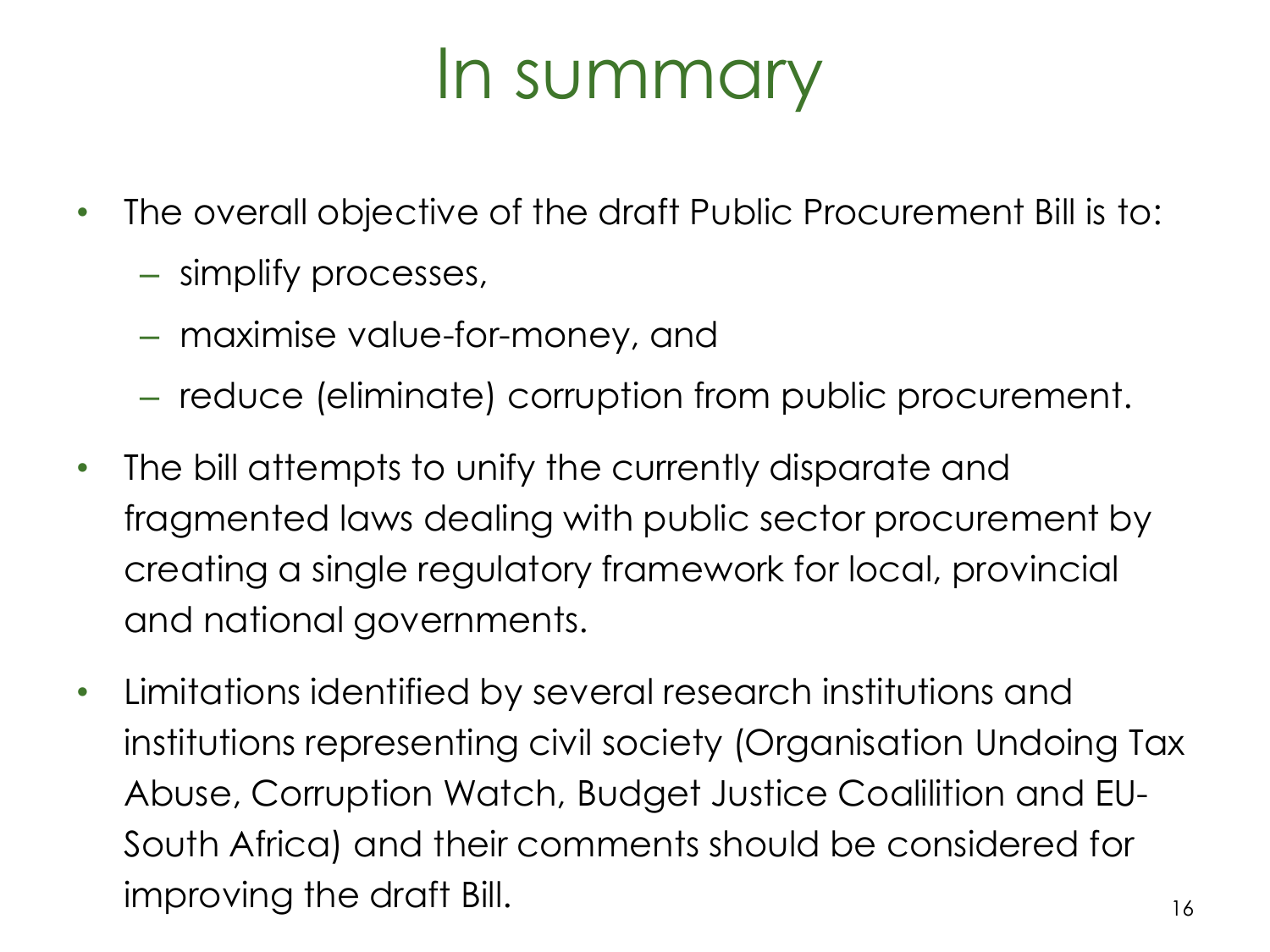ADDITIONAL SLIDES FOR INFORMATION PURPOSES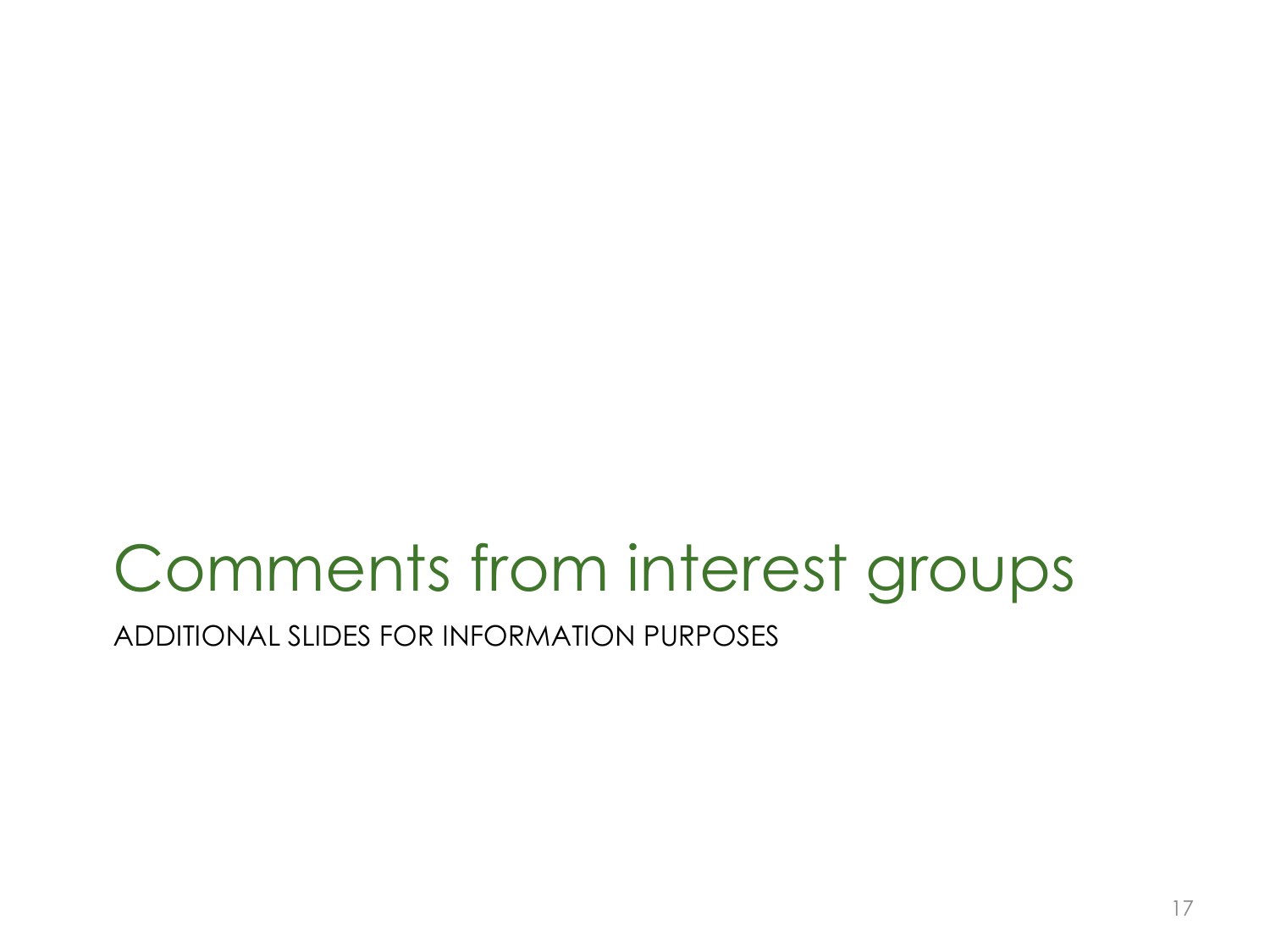Concerns from civil society groups are mainly with regards to:

- The establishment of the Public Procurement Regulator and its functions [section 4(2) and section 5]
	- In terms of its independence
	- Appointment process and qualifications of the Regulator
- Conflict between different spheres of government and the establishment of a register for debarred suppliers [sections 5(1)(d), 9(1)(c) and 95(2)(d)] [section 22]
- Accountability, specifically:
	- The review process as described in Chapter 9, specifically part 2 that allows for the reconsideration of a decision.
	- Monetary compensation as a remedy for the unlawful award of tenders or loss of profits.
	- Provisions requiring further clarity [section 13, 16, 18, 19 and 115].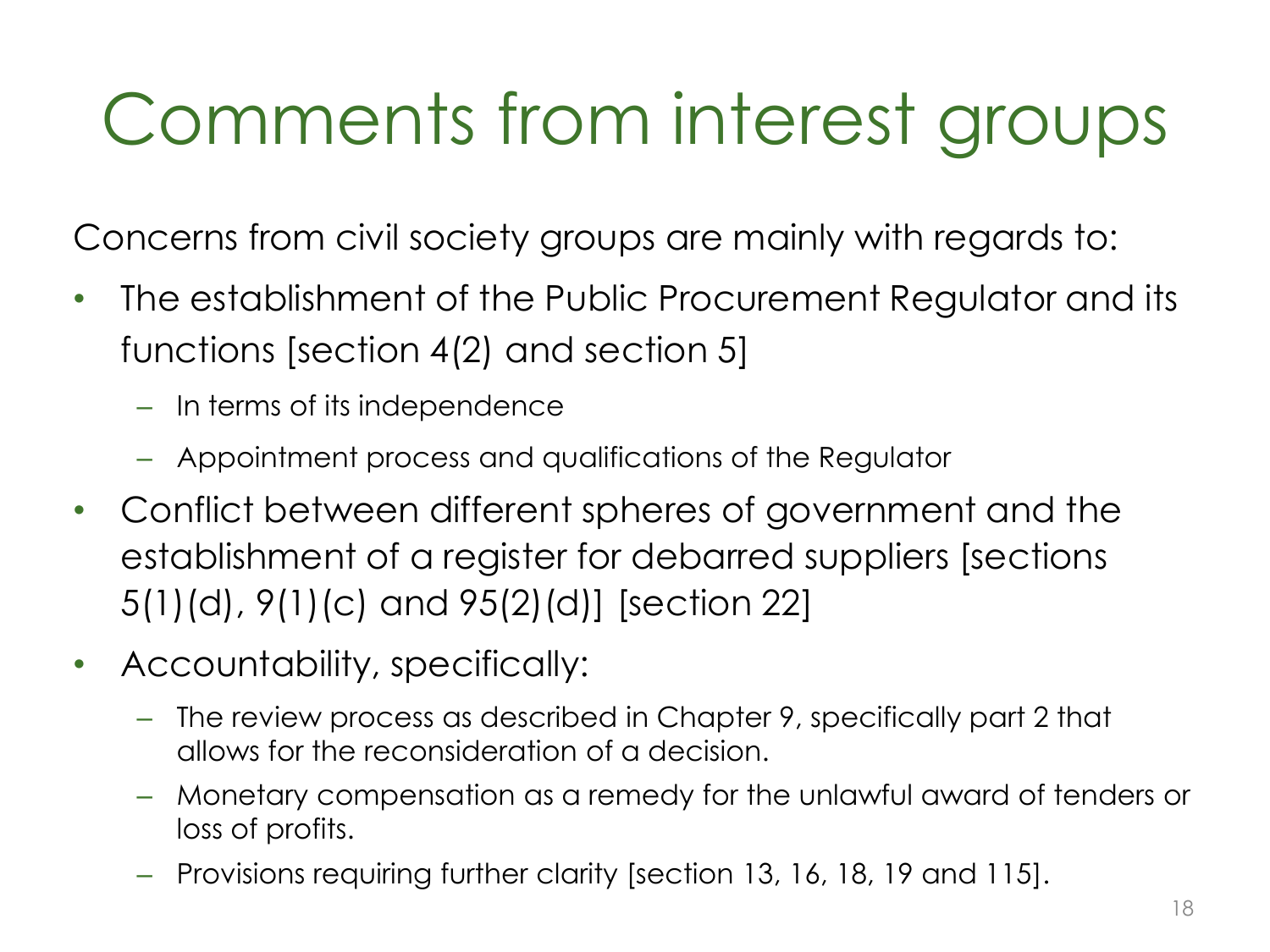- Transparency vs. confidentiality [Sections 5(1)(d) and 5(2), 7(1), 10, 36, 42(5), 46 and 96 (3)] [sections 12, 17].
	- To give meaningful effect to the exclusion of persons and entities automatically excluded from the procurement process a transparent, complete and publically available record of bidding companies, their directors and shareholders, parent/holding companies and their respective directors and shareholders is required.
	- The bill's allowance for manual systems of procurement (sec 36) is concerning given that manual systems are easily manipulated. E- procurement should be promoted and made mandatory as far as possible.